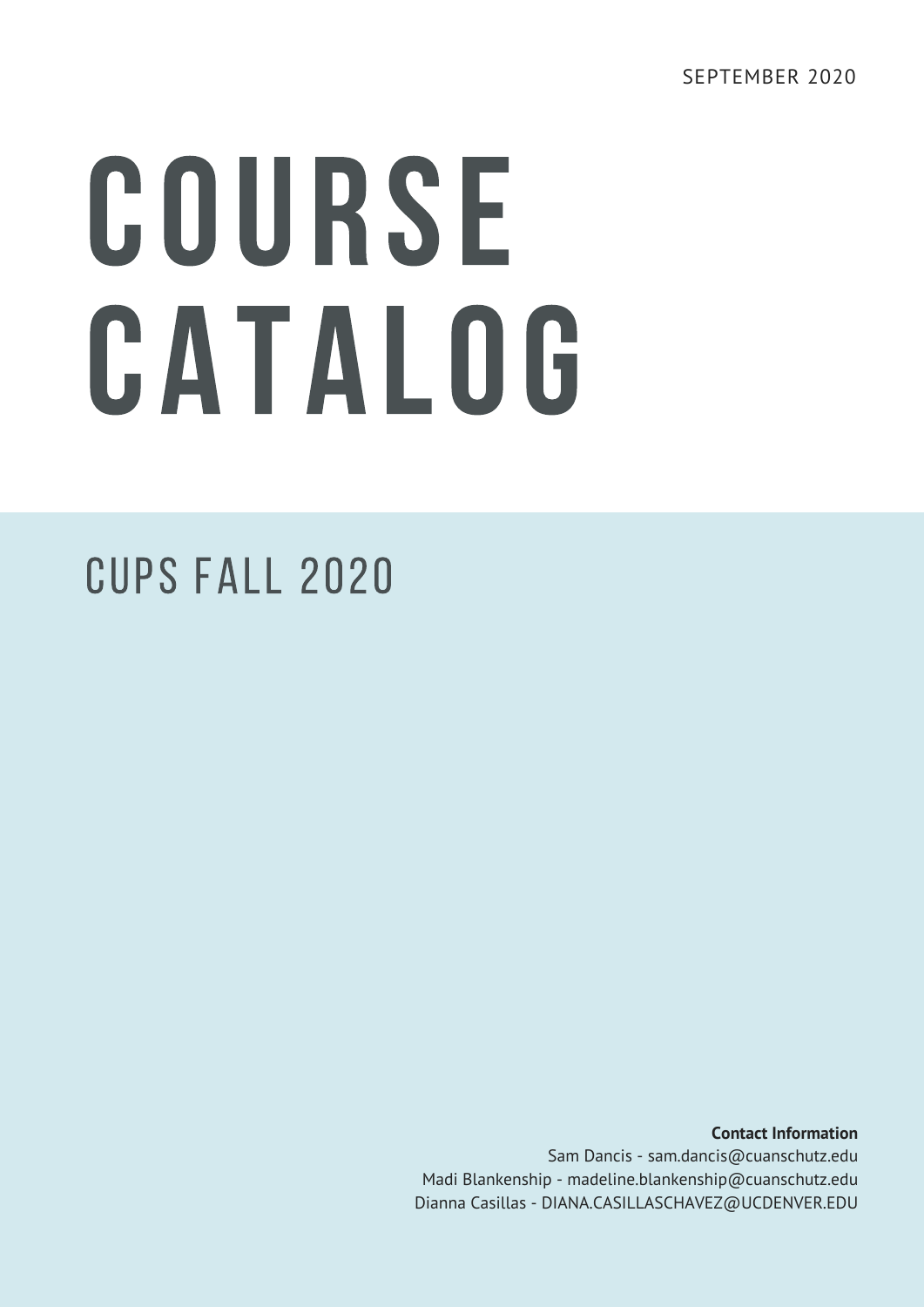# COURSE FORMAT 0 2

Due to COVID-19 health and safety concerns, we have decided to provide all of our course in a **hybrid** format as standalone, monthly workshops. This means that each course will have a **synchronous session** on Zoom each month and several **asynchronous modules** found on zoom.

Each month you will have the opportunity to choose a **minimum of 2 classes** to participate in. Please ensure that you can attend the synchronous session before registering for the course. While the general topic of the courses will remain the same each month, the particular focus will change. Feel free to try different classes or repeat classes, as you will always be learning something new.

#### **Program Requirements:**

- 1. Submit monthly calendar
- 2. Participate in at least two workshops (attend Zoom meeting and complete all work)
- Check in with mentor monthly 3.

## COURSE REGISTRATION

#### To Register:

- 1. Go to your cohort page on Canvas
- 2. Go to the "Register for Courses Fall Semester" module
- 3. Complete the next months "Calendar" activity
	- a.i.e. In September you will complete the "October Calendar" activity
- Turn in the "Calendar" activity on **Canvas by the 20th of the month** 4.

Once you have registered, you will receive a Canvas invitation for each class. Please respond to these quickly to begin the class.

Thank you and we look forward to a great semester!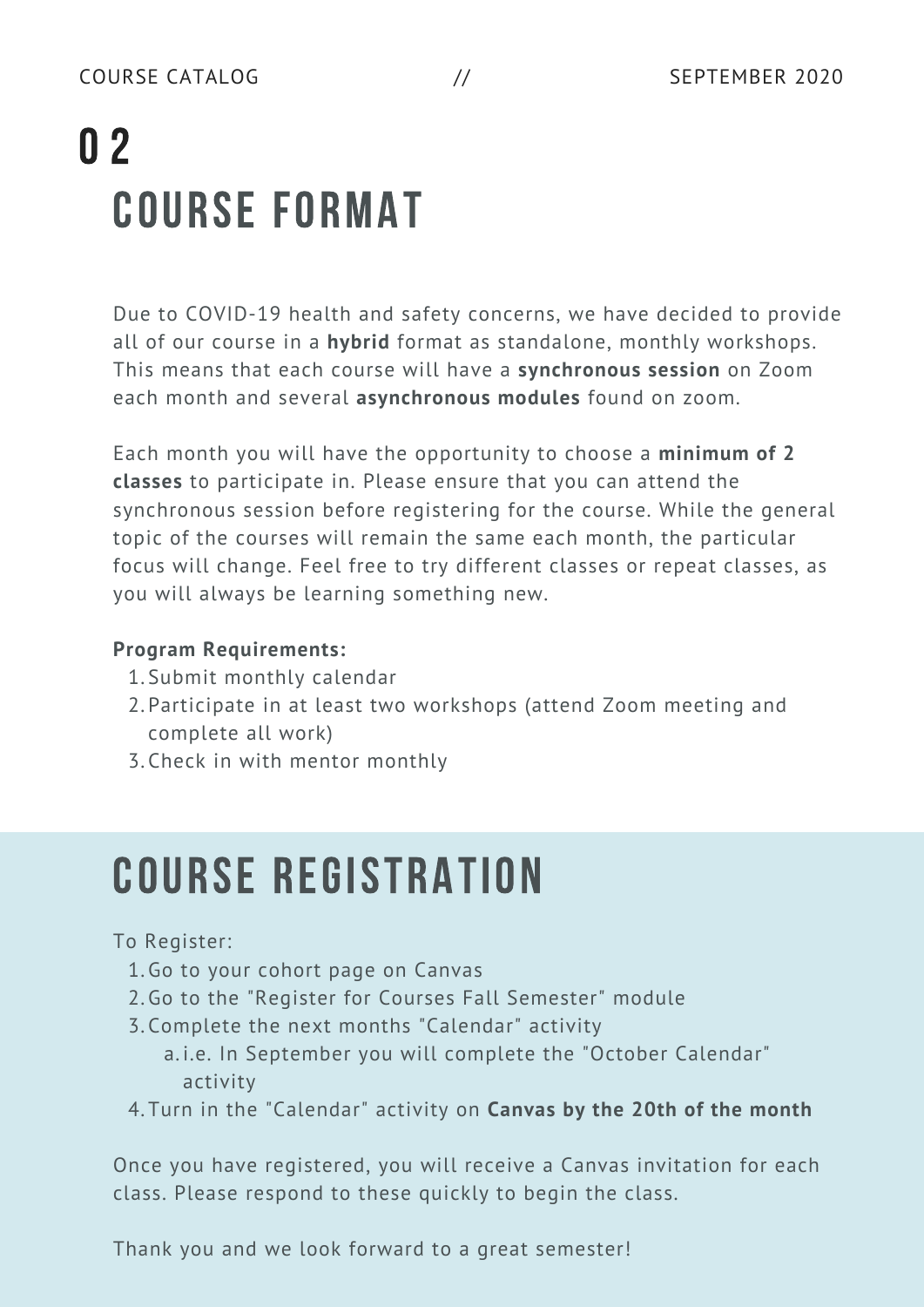#### ANATOMY FROM THE LENS OF HEALTHCARE PROVIDERS

**Canaan Kerr & Deion Pena**

**Day: 3rd Saturday Time: 11 am - 12 pm**

This course is designed to introduce students to the various disciplines of human anatomy. Students will gain additional insight into the application of anatomical sciences through the lens of healthcare experts such as MD/DOs, nurses, professors, and graduate students. Health disparities affecting various racial and social populations in the medical field will also be discussed in regards to pathology and patient outcomes.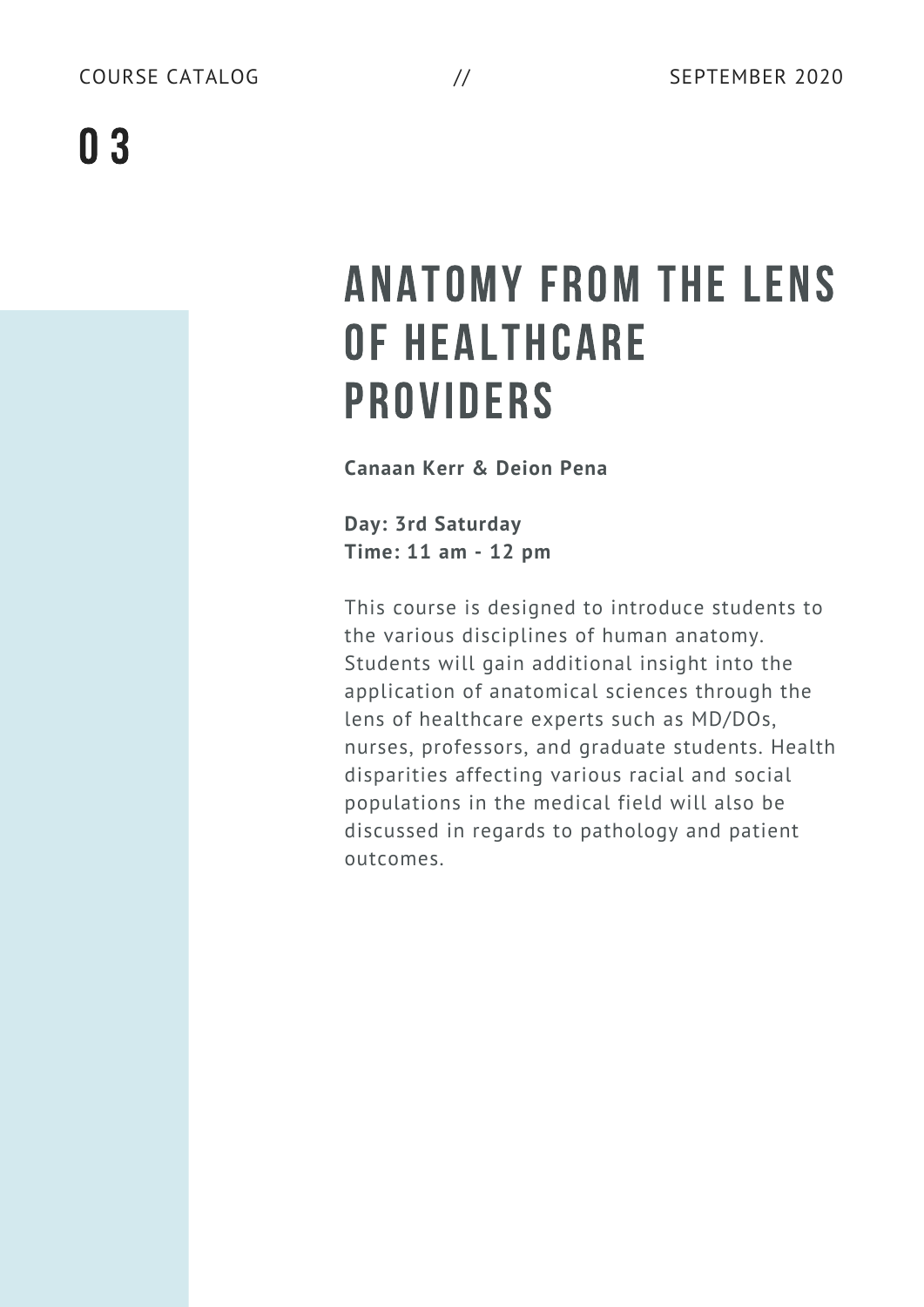# FORENSIC SCIENCE: UNCOVERING THE HEALTH SCIENCE OF SOLVING CRIMES

**Canaan Kerr & Deion Pena**

**Day: 2nd Saturday Time: 11 am - 12 pm**

Students will learn how the biomedical sciences are applied in the collection, analysis, and evaluation of evidence in the field of forensic science. Topics include DNA analysis, crime scene investigation, pattern evidence, and the autopsy process. Student will also learn about criminal cases that forensic scientists have helped solve and how bias in the criminal justice system affects the outcome of the scientific processes.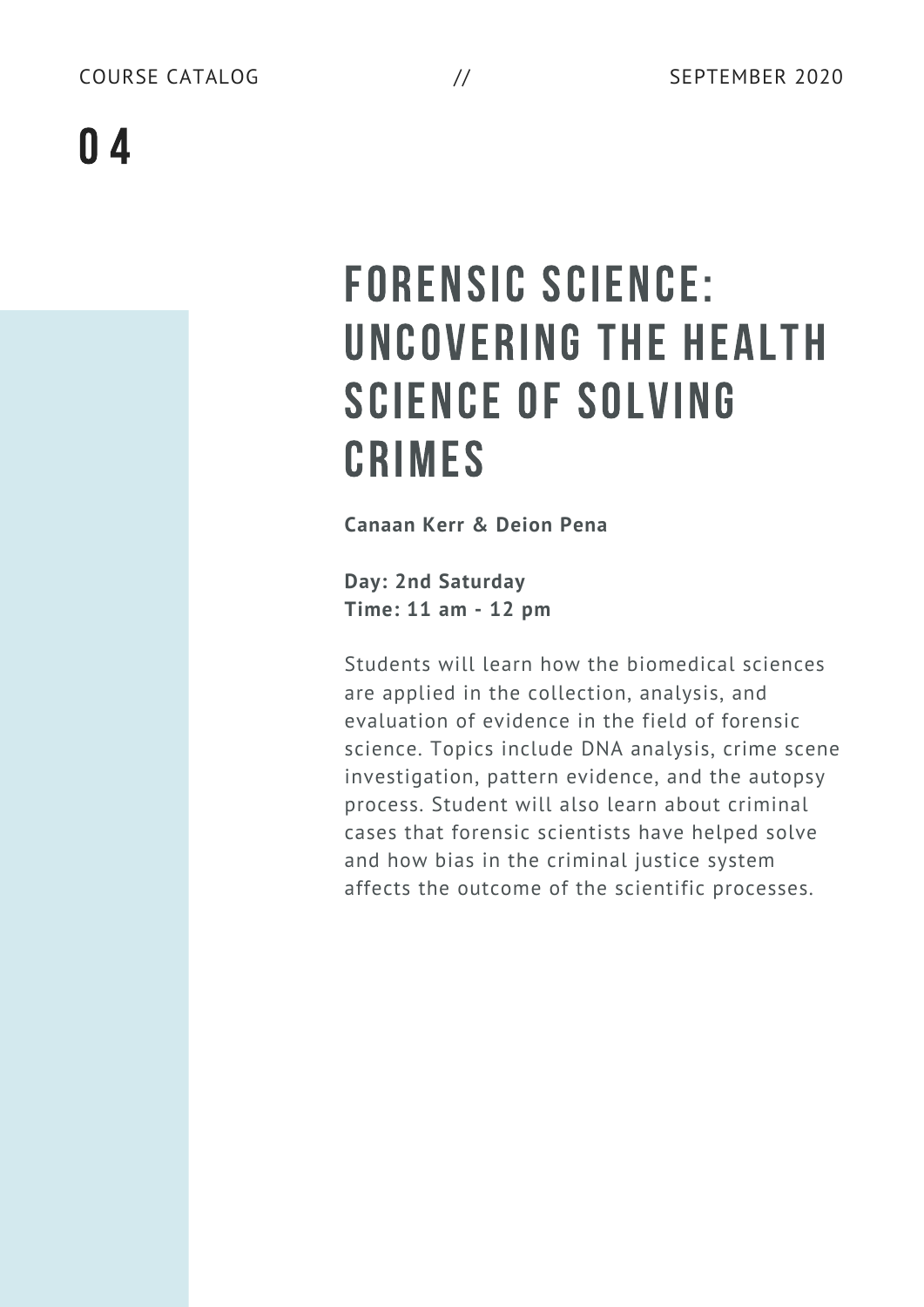# EXPLORING THE CONNECTIONS BETWEEN CREATIVITY, HEALTH CARE, AND YOU!

**Celeste Moreno**

**Day: 4th Saturday Time: 10 am - 11 am**

In this class we will explore the connections between creativity and healthcare by trying out a new skill, craft, or challenge each month. Each month, this class will help you develop skills that are relevant to health professions such as creative problem solving, communication, and hand-skills like suturing or medical device prototyping. Many of these activities are designed to be screen-free and to give you a mental break from computer work, while still working towards making something new and meaningful.

Here are some examples of the activities you will explore: Create and 3D print an assistive device that can support people with different abilities, sew your own pathc to make a statement or express your personal style, design and make a medical training tattoo that can be applied to help teach a medical concept, learn how to suture using real medical practice tools.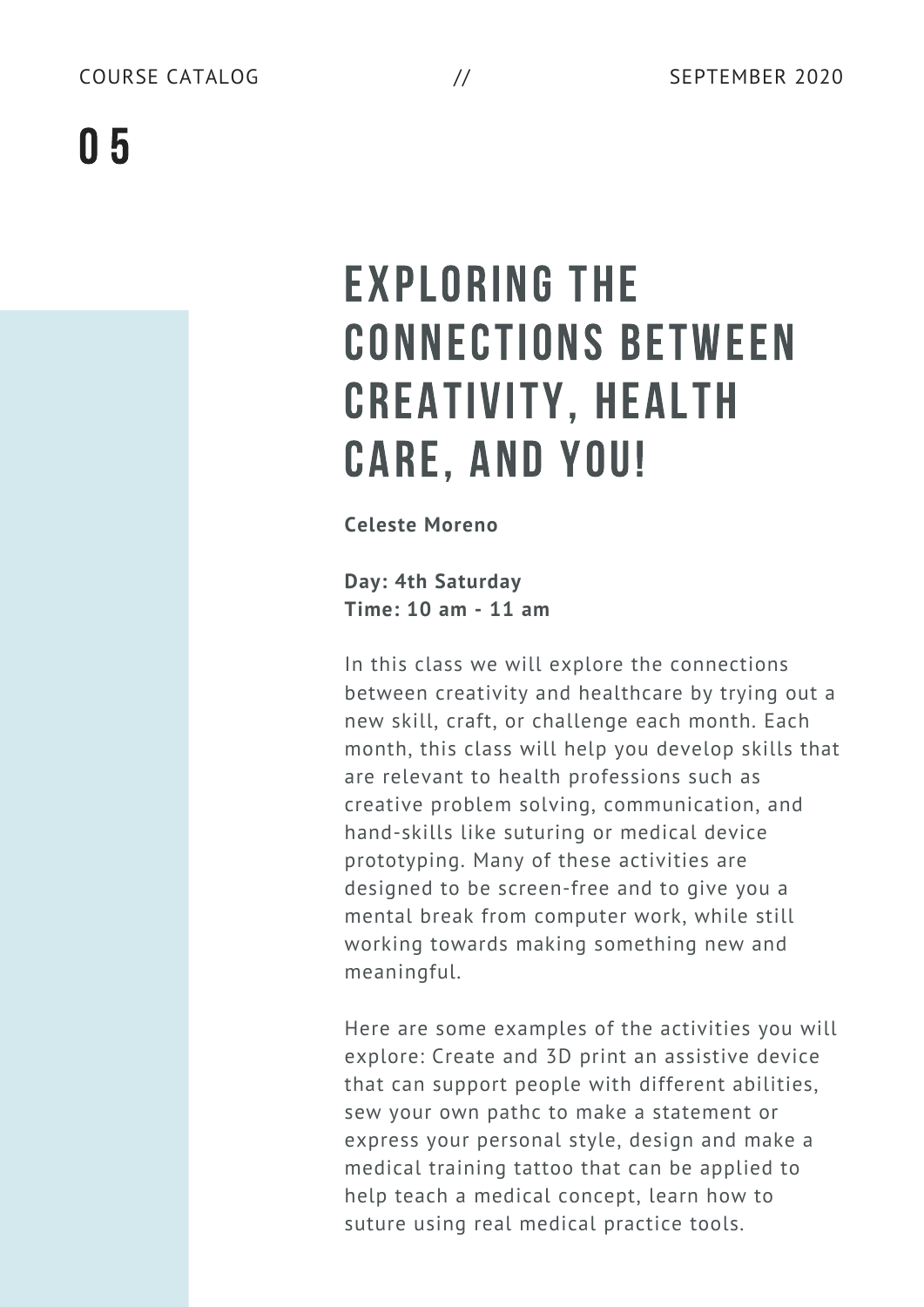## DISRUPTING BIAS FOR A BETTER FUTURE IN HEALTHCARE

**Daniel Martinez**

**Day: 2nd Saturday Time: 10 am - 11 am**

The healthcare field is not immune from bias. This bias continues to be institutionalized in healthcare practice with negative effects to marginalized communities. In this course we will be focusing on understanding our own identities and our own biases in order to recognize them and disrupt those biases. We will be focusing on different communities each month and learning abut how the healthcare field has historically marginalized and harmed them and discuss ways we can change that to make make the healthcare field more equitable.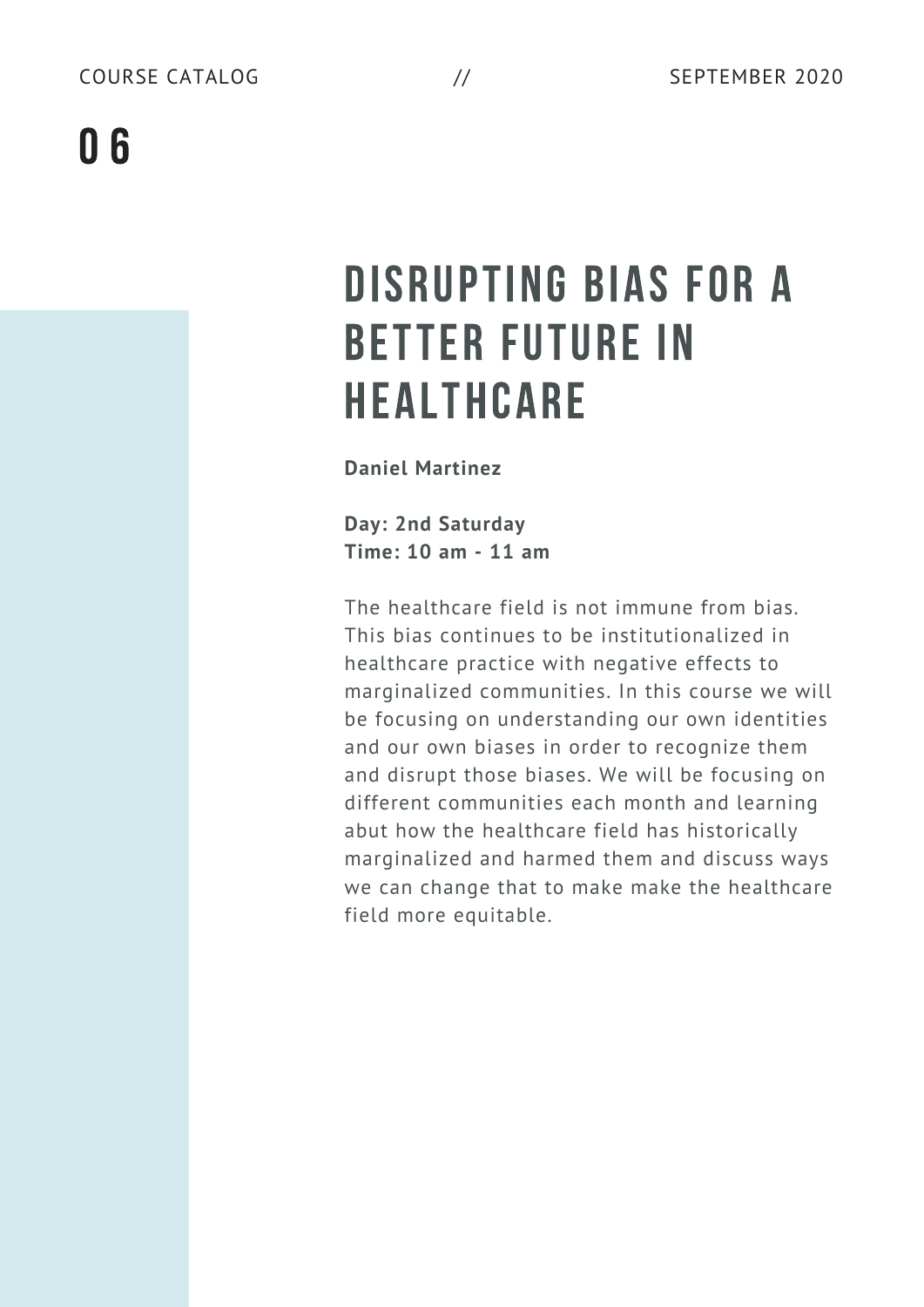## KNOW THYSELF: EXPLORING OUR CULTURAL KNOWLEDGE AND COPING STYLES

**Leanna Luney**

**Day: 1st Saturday Time: 10 am - 11 am**

The transition from high school into college is difficult. This transition is particularly difficult for those of us from marginalized communities continuing our education in colonial institutions that have historically deemed us as deficient. For this reason, it is important for marginalized students to decolonize the strategies that they use to navigate their educational spaces. This workshop encourages scholars to seek a critical understanding of how the world impacts them, and how they can impact the world, by exploring decolonial ways of resilience. LeAnna, the workshop faciliator, will guide scholars through any of four interactive workshops to recognize their intersectional identities and cultural knowledges to better identify psychological triggers, symptoms, and skills to mitigate stressors. Scholars will become proficient in realizing and appreciating the coping techniques they have developed and learned from their communities in order to exercise resiliency as they continue their education.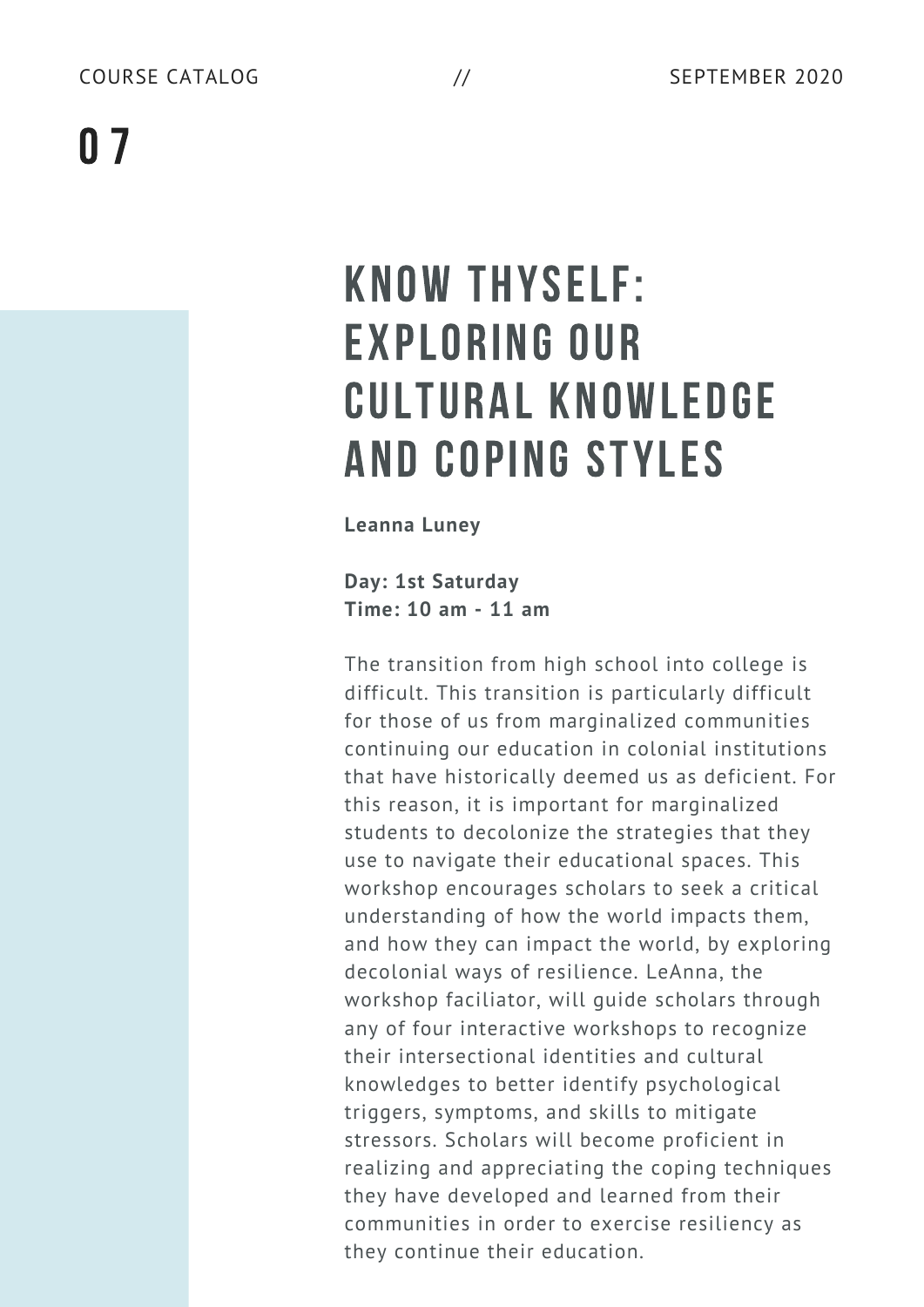## COLLEGE PREP

**Dianna Casillas**

**Day: 3rd Saturday Time: 10 am - 11:30 am**

In this course, scholars in their **senior year** of high school will be focusing on various topics each month, including: college applications, scholarships, personal statements, FAFSA, and other skills to aid in your transition into college.